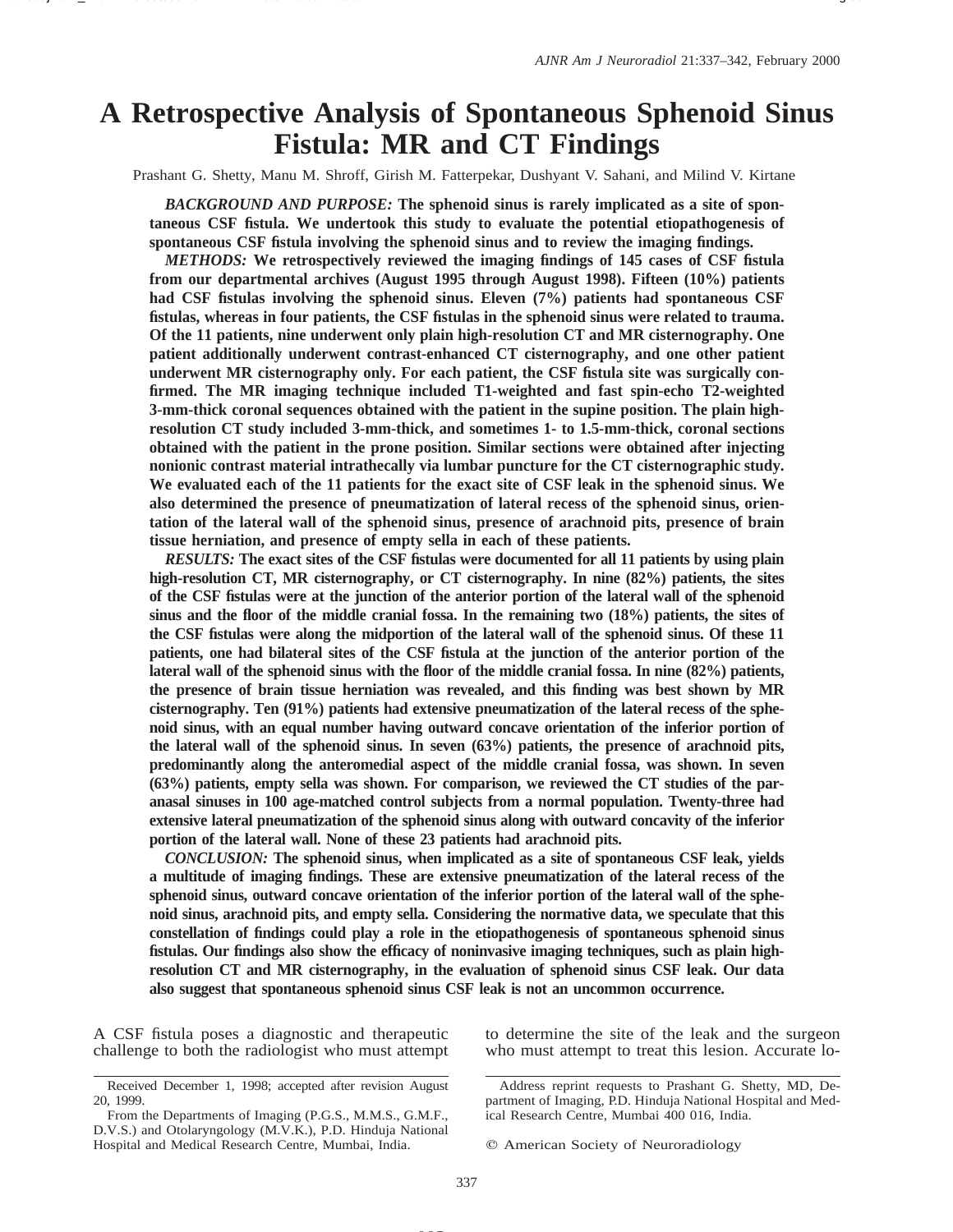

FIG 1 Patient 11

A, Coronal high-resolution CT scan, obtained through the sphenoid sinus, shows a defect at the junction of the anterior portion of the lateral wall of the sphenoid sinus on the right side with the floor of the middle cranial fossa (arrow) associated with a meningocele. Note the concave lateral wall on the right side. CSF is seen on both sides of the sphenoid sinuses.

B, Coronal T1-weighted (600/15/2) MR image of the brain clearly depicts brain tissue herniating through the bony defects bilaterally (long arrows). The open arrow points to the CSF in the right sphenoid sinus.

C, Coronal T2-weighted (4600/90/2) MR image of the brain shows herniation of brain tissue (thick arrow) and CSF (arrowhead) bilaterally. Empty sella is also seen (small arrow).

calization of CSF fistulas not only makes the planning of surgery easier but also increases the chances of successful dural repair and decreases the possibility of negative exploration. This is especially true in this era of nasal endoscopic surgery in which the field of view is limited and accurate localization is therefore imperative.

The most common site of CSF leakage is through the floor of the anterior cranial fossa, which communicates with the ethmoid or frontal sinuses or with the nasal fossa. The sphenoid sinus is rarely implicated as a source of spontaneous CSF fistula (1). Trauma is cited as the most common cause of CSF fistulas, although spontaneous CSF leakage is also known to occur. The purposes of this study were to evaluate the etiopathogenesis of spontaneous CSF fistula involving the sphenoid sinus and to correlate it with the imaging findings.

# **Methods**

We retrospectively reviewed the sites of spontaneous CSF fistulas that occurred in 11 patients in whom the sphenoid sinus was implicated as the site of leak. Plain high-resolution CT, MR cisternography, CT cisternography, or a combination of these techniques were used to identify the exact sites of the CSF fistulas, all of which were surgically confirmed.

The CT protocol was conducted using Hi Speed CT/i. For the plain high-resolution CT study, 3-mm-thick coronal CT scans were obtained through the anterior cranial fossa and sphenoid sinus with the patient in the prone position. One- to 1.5-mm-thick contiguous sections were obtained through the region of interest for greater bone detail. A field of view of 120 mm and a matrix size of  $512 \times 512$  were used. A bone algorithm was used to enhance bone detail. MR cisternography was performed using a 1.5-T Magnetom SP 6000. A coronal fast spin-echo T2-weighted MR sequence was obtained with parameters of 6000/90/1 (TR/TE/excitations), a section thickness of 3 mm, a distance factor of 0.1, a field of view of 230 mm, and a matrix of  $192 \times 256$ . T1-weighted coronal sequences with parameters of 600/12/3 were obtained in a similar manner. The patients underwent scanning in the supine position because they found it uncomfortable to lie in the prone position in the head coil.

For CT cisternography, 8 mL of nonionic contrast material (180 mg I/mL) was injected intrathecally via lumbar puncture. The patient was then placed in the prone position, with the head at low position to allow the contrast material to enter the intracranial subarachnoid space. Three-millimeter-thick coronal scans were obtained through the anterior cranial fossa and roof of the sphenoid sinus with the patient in the prone position. One- to 1.5-mm-thick contiguous coronal scans were obtained through the region of interest for better definition of the CSF leak. A field of view of 120 mm and a matrix size of 512  $\times$  512 were used with a bone algorithm for better definition of the CSF leak.

We reviewed the 11 patients with spontaneous CSF fistulas involving the sphenoid sinus. We sought to determine the exact sites of the CSF fistulas in the sphenoid sinus. We also attempted to confirm the fistula-associated presence or absence of brain tissue herniation and pneumatized lateral recess of the sphenoid sinus. We identified the orientation of the lateral wall of the sphenoid sinus of the involved side, presence or absence of the arachnoid pits or holes, associated presence or absence of empty sella, and ventricular size.

The patients ranged in age from 36 to 70 years. There were seven female and four male patients. All of the patients had spontaneous CSF fistulas. The imaging criteria for CSF fistula included a bone defect with CSF column communicating from the subarachnoid space extracranially or herniation of brain tissue/meninges extracranially or both. Nine patients underwent plain high-resolution CT and MR cisternography. One patient (patient 10) also underwent contrast-enhanced CT cisternography, and one other patient underwent MR cisternography only.

### **Results**

In nine (82%) patients, the site of the CSF fistulas was at the junction of the anterior portion of the lateral wall of the sphenoid sinus and the floor of the middle cranial fossa (Fig 1A). Brain tissue herniation was revealed in an equal number of patients and was best shown by MR cisternography (Fig 1B). One patient who had undergone CT cisternography had brain tissue herniation revealed at surgery. One patient (patient 11) had bilateral sites of a CSF fistula, although she clinically presented with a right-sided CSF rhinorrhea (Fig 1B).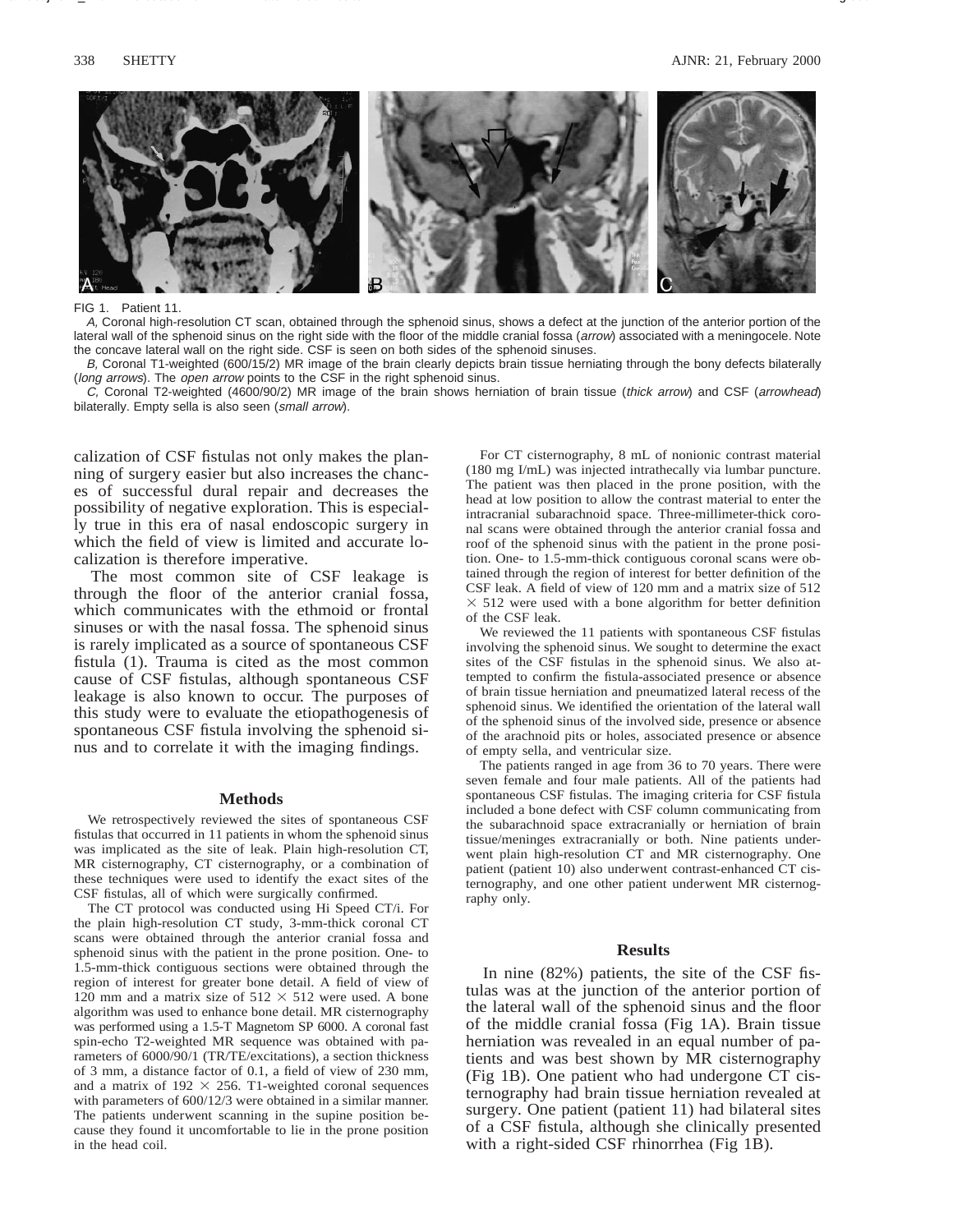

FIG 2. Patient 10.

A, Coronal high-resolution CT scan, obtained through the sphenoid sinus, shows a defective intersphenoid septum deviated to the left (thick arrow). The long arrow points to the defect in the anterior portion of the lateral wall of the sphenoid sinus on the left side, just inferior to the attachment of the septum. The small arrows depict arachnoid pits.

B, Coronal T1-weighted (600/15/2) MR image of the brain shows brain tissue herniating through the defect (curved arrow) in the anterior portion of the lateral wall of the sphenoid sinus on the left side. The straight arrow shows the defective intersphenoid septum.

C, CT cisternography scan shows the CSF tracking through the defect in the anterior portion of the lateral wall of the left sphenoid sinus into the right side (small arrows). The defective intersphenoid septum (thick arrow) is seen inserted just superior to this defect.

Although imaging revealed a right-sided CSF rhinorrhea in patient 10, the site of CSF fistula was identified to be at the junction of the anterior aspect of the lateral wall of the sphenoid sinus, with the floor of the middle cranial fossa on the left side. The right-sided CSF rhinorrhea may have been caused by the orientation of the intersphenoid septum, which was proved by endoscopic surgery (Fig 2A and B).

In the remaining two patients, the CSF fistulas were located along the lateral wall of the sphenoid sinus (Fig 3). The floor of the sella was intact in each of these patients. In seven patients, the CSF fistulas were on the left side. The CSF fistulas were revealed to be on the right side in three patients. One patient (patient 11) had a bilateral CSF fistula.



FIG 3. Patient 5. Coronal high-resolution CT scan, obtained through the sphenoid sinus, shows the presence of a defect in the lateral wall of the sphenoid sinus on the right side through the region of the foramen rotundum (large arrow). The small arrow points to the normal foramen on the left.

Plain high-resolution CT was useful in the identification of CSF fistulas in all 10 patients (11 sites of CSF fistulae) in whom this study was undertaken. One patient underwent MR cisternography only.

Ten (91%) patients had extensive pneumatization of the sphenoid sinus with lateral extensions (recesses). In all 10 patients, the involved lateral walls had an outward concave orientation inferiorly. In one patient (patient 3), the sphenoid sinus did not have lateral pneumatization and an outward convex orientation of the lateral wall of the sphenoid sinus was observed.

The presence of point erosions (arachnoid pits) along the anteromedial aspect of the middle cranial fossa was revealed in seven (63%) patients. An empty sella was revealed in seven (63%) patients. None of these patients had clinical signs of raised intracranial pressure. None of these patients had increased ventricular size. The surgeons confirmed the site of CSF leakage at the time of surgery, correlating their findings with those of the imaging study. We reviewed the CT studies of the paranasal sinuses in 100 age-matched control subjects from the normal population. Twenty-three had extensive lateral pneumatization of the sphenoid sinus along with outward concavity of the inferior portion of the lateral wall. None of these 23 patients had arachnoid pits. The results are presented in the Table.

## **Discussion**

Precise anatomic localization of a CSF fistula helps in surgical planning and enhances the chance of successful dural repair, thereby decreasing the number of recurrent explorations. Usually, anterior cranial fossa leaks are tackled successfully via nasal endoscopic surgery. The surgical treatment of CSF fistulas involving the lateral recess of the sphenoidal sinus differs from the surgical strategy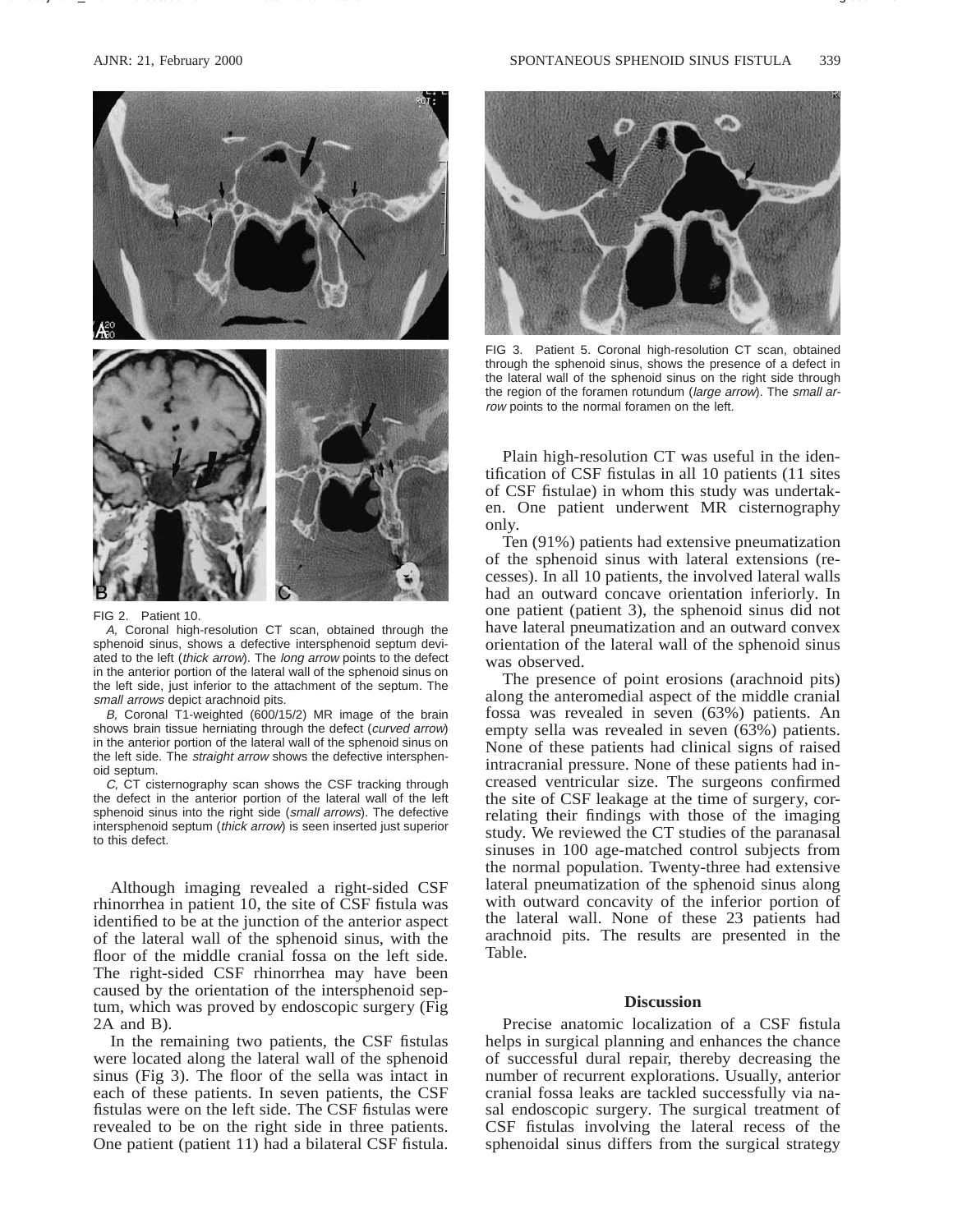#### **Case summary of patients with spontaneous sphenoid sinus fistula**

| Patient      | Age(yrs) |              |                                                                                                    | <b>Brain</b>          | Pneumatised<br>Lateral Wall<br>of Sphenoid | Orientation of<br>Lateral Wall of Arachnoid |                          | Empty                    |                                                                                                                                                                     |
|--------------|----------|--------------|----------------------------------------------------------------------------------------------------|-----------------------|--------------------------------------------|---------------------------------------------|--------------------------|--------------------------|---------------------------------------------------------------------------------------------------------------------------------------------------------------------|
| No.          | $/$ Sex  | Side         | Site                                                                                               | Herniation            | <b>Sinus</b>                               | Sphenoid Sinus                              | Pits                     | Sella                    | <b>Additional Comments</b>                                                                                                                                          |
| $\mathbf{1}$ | 37/M     | ${\rm Left}$ | Junction of lateral wall<br>of sphenoid sinus with<br>floor of middle cranial<br>fossa             | $^{+}$                | $^{+}$                                     | Outwardly<br>concave                        | $\overline{\phantom{0}}$ |                          | No hydrocephalus                                                                                                                                                    |
| 2            | 56/F     | Right        | Junction of lateral wall<br>of sphenoid sinus with<br>floor of middle cranial<br>fossa             |                       | $\! + \!\!\!\!$                            | Outwardly<br>concave                        | $\! + \!\!\!\!$          | $^{+}$                   | No hydrocephalus                                                                                                                                                    |
| 3            | 68/M     | Left         | Junction of lateral wall<br>of sphenoid sinus with<br>floor of middle cranial<br>fossa             |                       |                                            | Outwarldy<br>convex                         |                          | $^{+}$                   | No hydrocephalus                                                                                                                                                    |
| 4            | 50/F     | Left         | Junction of lateral wall<br>of sphenoid sinus with<br>floor of middle cranial<br>fossa             | $^{+}$                | $^{+}$                                     | Outwardly<br>concave                        |                          |                          | No hydrocephalus                                                                                                                                                    |
| 5            | 55/F     | Right        | Along mid lateral wall of<br>sphenoid sinus                                                        |                       | $\! + \!\!\!\!$                            | Outwardly<br>concave                        |                          | -                        | No hydrocephalus<br>Fistula site involved<br>foramen rotundum                                                                                                       |
| 6            | 45/M     | Left         | Junction of lateral wall<br>of sphenoid sinus with<br>floor of middle cranial<br>fossa             | $^{+}$                | $\! + \!\!\!\!$                            | Outwardly<br>concave                        |                          | $^{+}$                   | No hydrocephalus                                                                                                                                                    |
| 7            | 57/F     | Left         | Junction of lateral wall<br>of sphenoid sinus with<br>floor of middle cranial<br>fossa             |                       |                                            | Outwardly<br>concave                        | $\! + \!\!\!\!$          | $^{+}$                   | No hydrocephalus                                                                                                                                                    |
| 8            | 38/F     | Left         | Along mid lateral wall of<br>sphenoid sinus                                                        |                       | $\! + \!\!\!\!$                            | Outwardly<br>concave                        | $\! + \!\!\!\!$          | $^{+}$                   | No hydrocephalus                                                                                                                                                    |
| 9            | 36/F     | Right        | Junction of lateral wall<br>of sphenoid sinus with<br>floor of middle cranial<br>fossa             | $^{+}$                | $^{+}$                                     | Outwardly<br>concave                        | $\! + \!\!\!\!$          | $\overline{\phantom{0}}$ | No hydrocephalus                                                                                                                                                    |
| 10           | 44/M     | Left         | Junction of lateral wall<br>of sphenoid sinus with<br>floor of middle cranial<br>fossa             |                       | $^{+}$                                     | Outwardly<br>concave                        | $\! + \!\!\!\!$          | $\! + \!\!\!\!$          | Defective orientation<br>of the inter sphe-<br>noid septum al-<br>lowed fluid to<br>cross over from<br>the left to the right<br>sphenoid sinus                      |
| 11           | $70/F$   | Right        | Junction of lateral wall<br>of sphenoid sinus with<br>floor of middle cranial<br>fossa (bilateral) | $^{+}$<br>(bilateral) | $\! + \!\!\!\!$                            | $^{+}$                                      | $^{+}$                   | $^{+}$                   | Bilateral mening-<br>oencepaloceles.<br>The dura arachnoid<br>complex had given<br>way to CSF leak-<br>age on the right<br>side while it was<br>intact on the left. |

for more medial sphenoidal fistulas. Fistulas involving a lateral extension of the sphenoid sinus require a transcranial approach for direct visualization and obliteration of the defect, whereas fistulas involving the central portion of the sinus may be successfully obliterated across the sphenoid (1, 2). Although it seems reasonable to pack the sphenoid sinus with fat, fascia, or fibrin glue for a CSF fistula involving the central portion of the sphenoid sinus, it would be easier to obliterate the laterally placed

defect under endoscopic visualization. Nonetheless, minimally invasive nasal endoscopic surgery seems to be promising for the repair of both types of sphenoid sinus CSF fistulas (1, 3).

The most common site of CSF fistulas is at the floor of the anterior cranial fossa (2). Less commonly, the sphenoid sinus and the petrous temporal bone are implicated as CSF fistula sites (5). The sphenoid sinus is prone to CSF leakage, particularly when anatomic variants predispose it to develop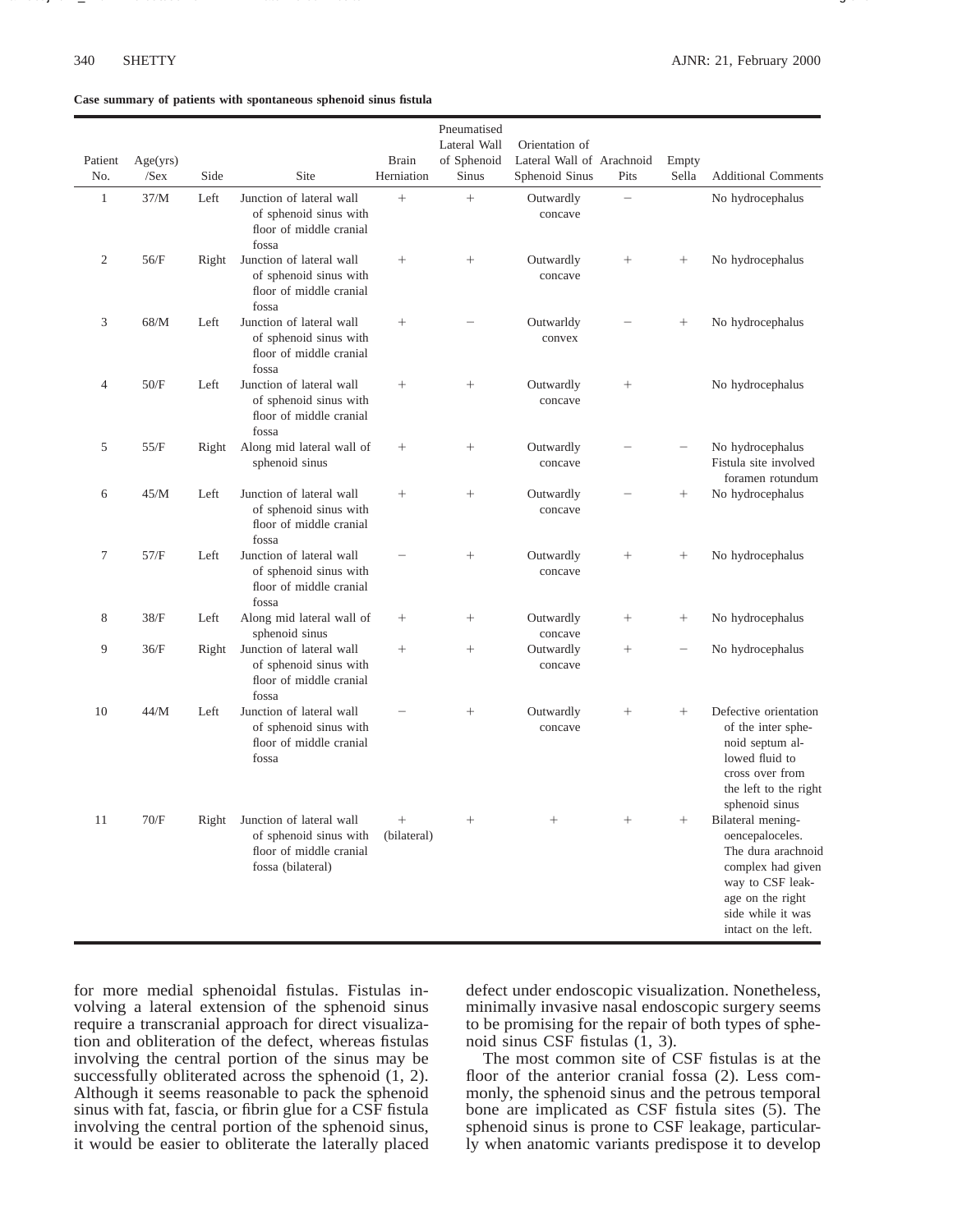a communication with the sellar floor or the middle cranial fossa. Communication with the middle cranial fossa is the more likely if the sphenoid sinus is laterally pneumatized and is associated with arachnoid pits along its anteromedial aspect.

The junction of the lateral wall of the sphenoid sinus and the floor of the middle cranial fossa is perhaps the weakest site structurally and results in an anteromedial temporal encephalocele, one of the five major categories of temporal encephaloceles (4). In our series, all 11 patients had CSF fistulas involving the lateral wall of the sphenoid sinus. In nine (82%) patients, the CSF fistula site was at the junction of the anterior portion of the lateral wall of the sphenoid sinus and the floor of middle cranial fossa. In the remaining two patients, the fistula site was located in the midportion of the lateral wall of the sphenoid sinus. The sellar floor was intact in all patients.

A wide range in the degree of pneumatization of the sphenoid sinus exists, as shown by anatomic studies (7). Cope (8) found a clearly marked lateral recess in 72 (25%) of 292 sphenoid bones examined, with some of the recesses extending as far as the foramen rotundum. Rarely, the extension was seen to involve the pterygoid process (9). We also reviewed plain CT studies of the paranasal sinuses in 100 age-matched control subjects from the normal population. Twenty-three had extensive lateral pneumatization of the sphenoid sinus. All of these 23 patients also had outward concavity of the inferior portion of the lateral wall. Nevertheless, none of the 100 patients had arachnoid pits. Six of the patients had empty sella, but these patients did not have laterally pneumatized sphenoid sinuses. In our series, the presence of extensive pneumatization of the lateral wall of the sphenoid sinus was noted in 10 (91%) patients. The pneumatization of the pterygoid plate results in lateral extension of the sphenoid sinus beyond the body of the sphenoid bone. This may well be the cause of the oblique orientation of the lateral wall of the sphenoid sinus. We speculate that the vector forces of CSF pulsations act along the anteromedial aspect of the middle cranial fossa, resulting in an outward concave orientation of the lateral wall of the sphenoid sinus. This is supported by the concave orientation of the lateral wall found in 10 (91%) patients in this series. It has also been hypothesized that the CSF pressures and the hydrostatic pulsatile forces may lead to the development of small holes or pits at the sites of arachnoid villi with herniation of dura/arachnoid or brain tissue  $(10-13)$ . With fixation of these meninges in the pits, the dura mater progressively thins out, resulting in fenestration, arachnoid diverticula formation, or CSF fistula when the arachnoid membrane ruptures. The findings of pits or irregularity along the floor of the middle cranial fossa were seen in seven (63%) patients in our series. Russell (10) postulated that intermittently raised intracranial pressure from straining and coughing and possibly rupture of the arachnoid membrane could cause thinning in the bone and dura mater. O'Connell (14) suggested that periods of hypoxia could cause alterations in the CSF pressure, contributing to a similar effect.

Secondary pneumatization (ie, pneumatization of the sphenoid wings) does not start until the age of 10 years. The fact that none of our patients were children further corroborates the relevance of the lateral recesses in cases of spontaneous CSF fistula.

Primary empty sella syndrome is caused by a combination of congenitally deficient diaphragmatic sella and chronically elevated CSF pressure  $(15-17)$ . Spontaneous CSF rhinorrhea is a recognized sequela to primary empty sella (18). Davis and Kaye (19), in a landmark article, presented a case of primary empty sella syndrome with spontaneous CSF rhinorrhea, in which the use of continuous intracranial pressure monitoring revealed a high baseline pressure with intermittent peaks. The highlighting feature of this article was not only the hitherto undocumented proof of the relationship of empty sella syndrome and raised intracranial pressure but also the cessation of CSF leak after a lumboperitoneal shunt. Primary empty sella was documented to exist in seven patients in our series. None of the patients, however, showed evidence of CSF leak from the sellar floor. All leaks involved the lateral wall of the sphenoid sinus. We speculate that the inherent weakness in the lateral wall caused by lateral pneumatization of the sphenoid sinus, perhaps compounded by the altered CSF dynamics, resulted in the lateral wall's giving way, resulting in CSF fistula. Empty sella syndrome is known to occur predominantly in the female population (18). We observed this finding in seven (63%) patients in our series. Partial empty sella was observed in three patients.

For patient 11, who presented with right-sided CSF fistula, MR cisternography and high-resolution CT revealed bone defects at the junction of the lateral wall of the sphenoid sinus and the floor bilaterally associated with meningoencephaloceles. Although the dura-arachnoid complex had given way to CSF leakage on the right side, it was intact on the left (no CSF leakage on the left) (Fig 1).

Patient 10 presented with a right-sided CSF fistula. CT cisternography performed elsewhere revealed extreme thinning of the anteromedial aspect of the middle cranial fossa on the left side caused by extensive arachnoidal pits. Because of the orientation of the intersphenoidal septum, the CSF leakage presented clinically on the right side, although the fistula site was on the left. CT cisternography definitely added to our confidence in diagnosing the exact fistula site in this patient (Fig 2A). In our case series, however, in only one patient (patient 5) was the site of CSF leak through the region of the foramen rotundum shown (Fig 3).

An interesting clinical feature was increased CSF egression when seven of our patients bent forward. This could be related to the relationship of the sphenoid ostium to the sinus floor. The sphenoid